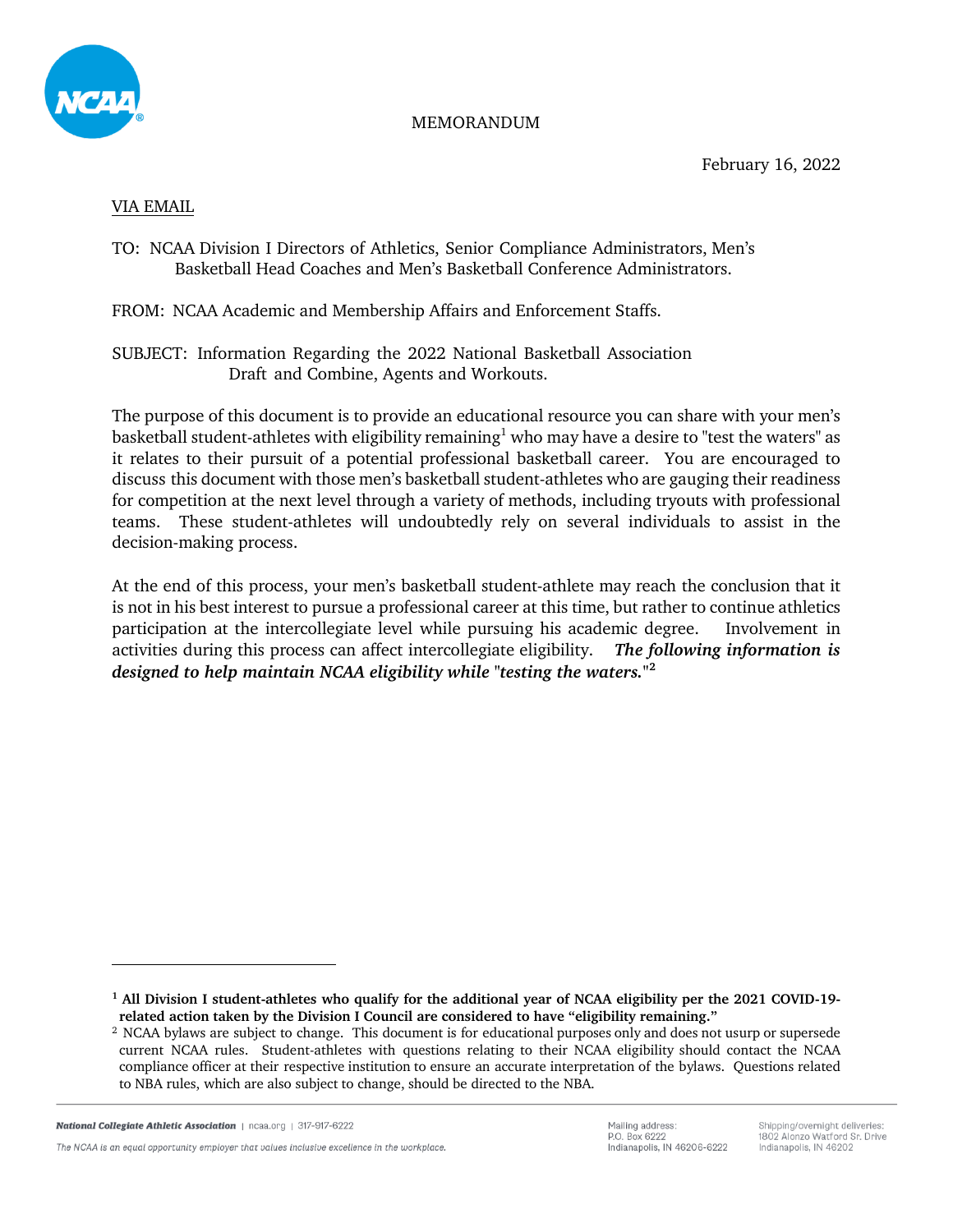## **Key Points**

The key points below highlight important NCAA rules related to maintaining NCAA eligibility while "testing the waters." More detail on each rule is contained within this document.

A men's basketball student-athlete will lose his eligibility IF:

- 1. He enters the NBA Draft or hires an NCAA-certified agent prior to or without requesting an NBA Undergraduate Advisory Committee evaluation from the NBA.
- 2. He agrees orally or in writing to be represented by any individual other than an NCAAcertified agent for the purpose of marketing athletic skill or ability to a professional organization or team.
- 3. He agrees orally or in writing to be represented by an NCAA-certified agent outside of the permissible timeframe allowed by NCAA legislation.
- 4. He accepts any benefits from an individual other than an NCAA-certified agent.
- 5. He accepts any benefits from an NCAA-certified agent that are not expressly permitted by NCAA legislation or outside of the permissible timeframe allowed by NCAA legislation.
- *6.* He participates in a tryout with an NBA team that lasts longer than 48-hours (with the exception of the NBA Draft Combine and the G League Elite Camp held in connection with the Combine), which he has not personally financed, or his NCAA-certified agent has not financed.
- 7. He misses class to participate in a tryout, including travel to and from the tryout (with the exception of the NBA Draft Combine and G League Elite Camp held in connection with the combine).
- 8. He enters the NBA Draft AND does not take the appropriate steps to withdraw and declare his intention to resume intercollegiate participation.
- 9. He enters the NBA Draft AND is drafted by a professional team.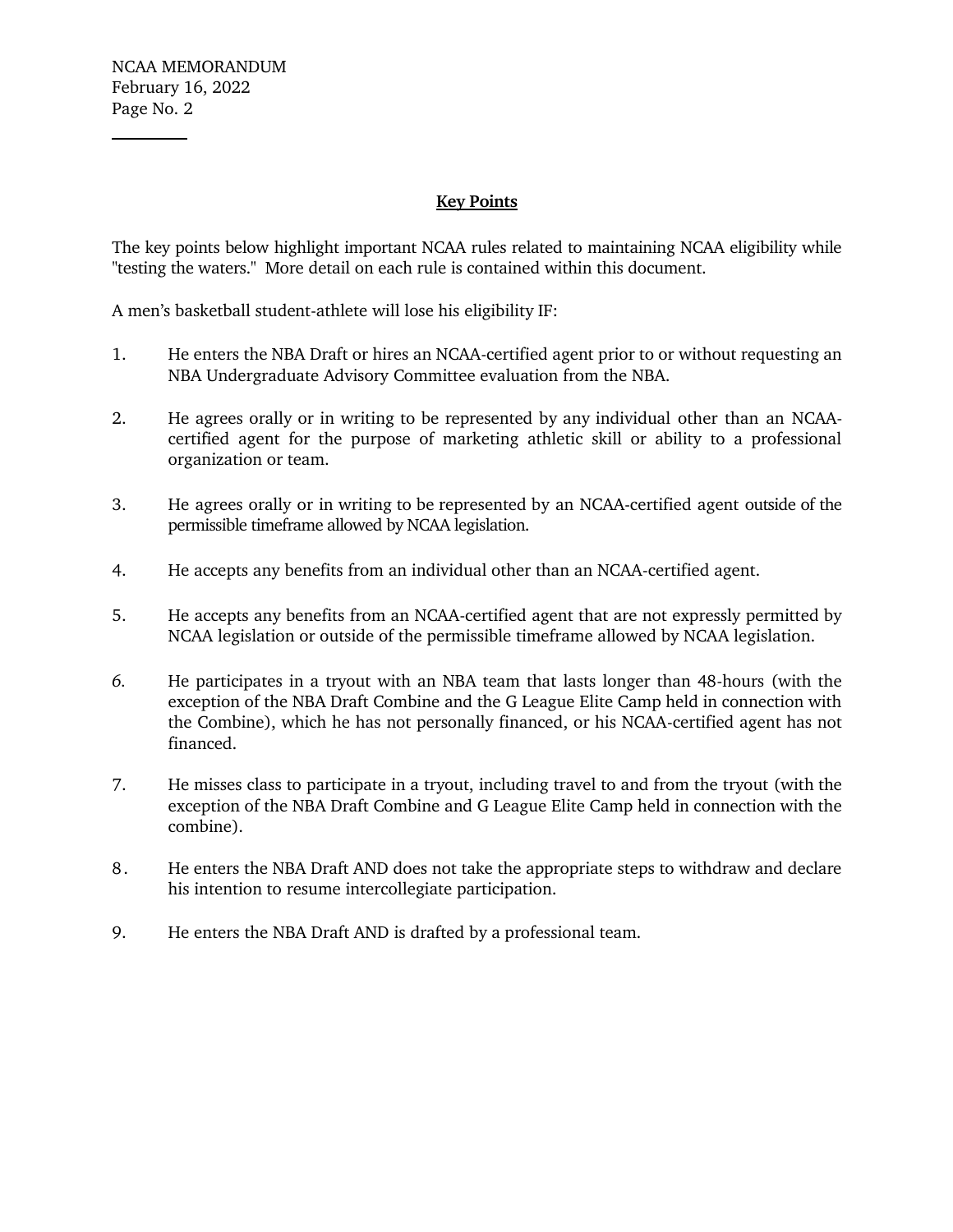**Contract Contract Contract** 

# **NBA Pre-Draft Process 2022 Key Dates 3**

| <b>End of Team's Playing</b> | Per NCAA rules, first date to request an NBA Undergraduate Advisory |
|------------------------------|---------------------------------------------------------------------|
| <b>Season</b> (Including     | Committee evaluation. Once evaluation is requested, may enter NBA   |
| <b>Postseason Games)</b>     | Draft* and sign an agreement with an NCAA-certified agent.          |
|                              |                                                                     |
|                              | *Must file separate paperwork to declare for NBA Draft.             |
|                              |                                                                     |
| <b>NBA Early Entry</b>       | April 24, 2022 (11:59 p.m. ET)                                      |
| <b>Deadline</b>              |                                                                     |
|                              |                                                                     |
|                              |                                                                     |
| <b>G League Elite Camp</b>   | On or about May 13, 2022, through on or about May 15, 2022          |
|                              | Elite Camp will precede NBA Draft Combine at the same location.     |
|                              |                                                                     |
| <b>NBA Draft Combine</b>     | May 16, 2022 through May 22, 2022                                   |
|                              |                                                                     |
|                              |                                                                     |
|                              |                                                                     |
|                              |                                                                     |
| <b>NCAA Early Entry</b>      | June 1, 2022 (11:59 p.m. ET)                                        |
| <b>Withdrawal Deadline</b>   |                                                                     |
|                              |                                                                     |
|                              |                                                                     |
| <b>NBA Early Entry</b>       | June 13, 2022 (5:00 p.m. ET)                                        |
| <b>Withdrawal Deadline</b>   |                                                                     |
|                              |                                                                     |
|                              |                                                                     |
|                              |                                                                     |
| 2022 NBA Draft               | June 23, 2022                                                       |
|                              |                                                                     |
|                              |                                                                     |
|                              |                                                                     |
|                              |                                                                     |

<sup>&</sup>lt;sup>3</sup> All NBA dates and events set forth in this memorandum are tentative and subject to change depending on evolving public health conditions and related considerations.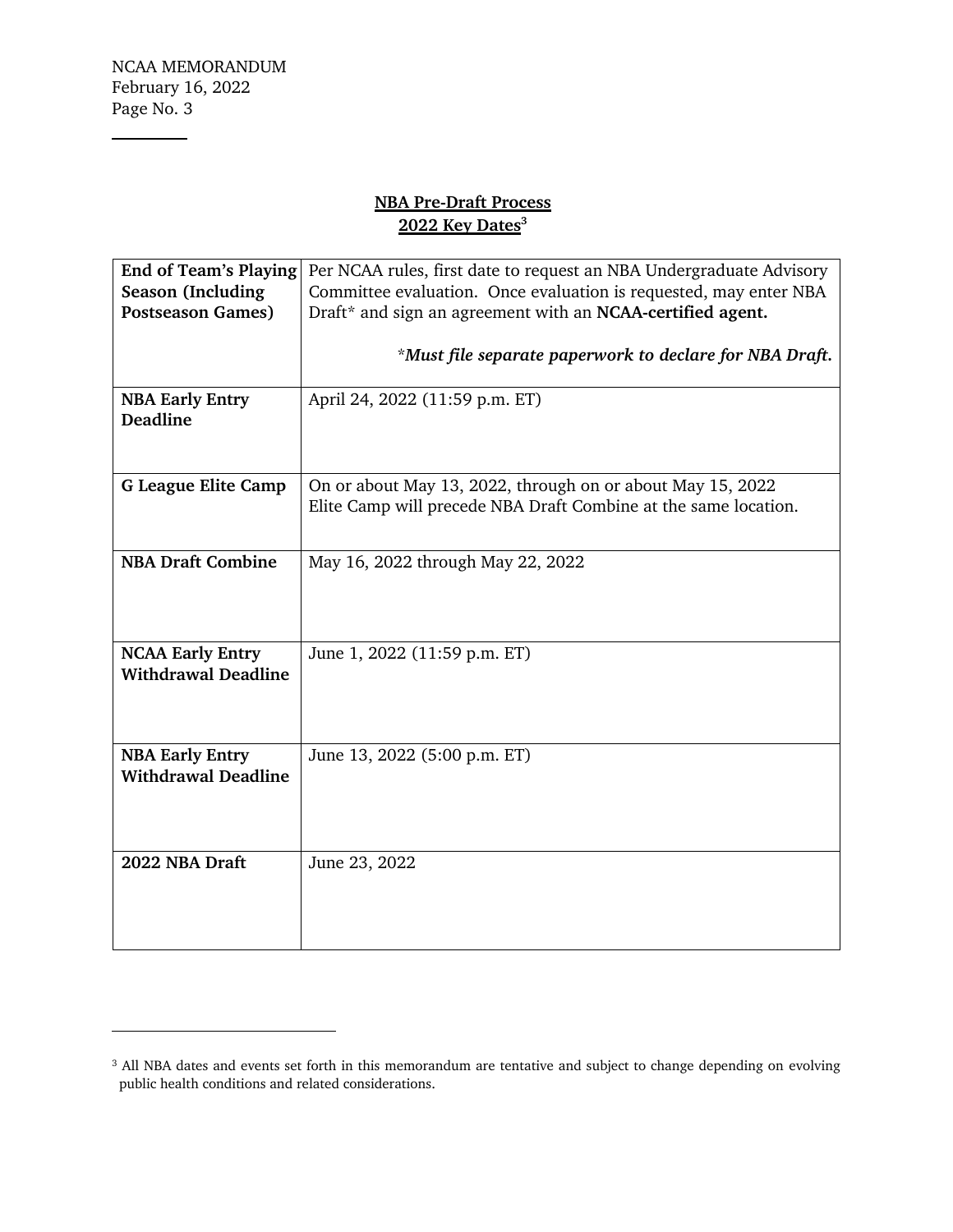## **Frequently Asked Questions**

# *Non-NCAA-Certified Agents*

**Question No. 1:** Who is a non-NCAA-certified agent?

**Answer:** A non-NCAA-certified agent is any individual who is not certified by the NCAA agent-certification program and, directly or indirectly:

- a. Represents or attempts to represent an individual for the purpose of marketing his athletics ability or reputation for financial gain; or
- b. Seeks to obtain any type of financial gain or benefit from securing a prospective student-athlete's enrollment at an educational institution or from a student-athlete's potential earnings as a professional athlete.
- **Question No. 2:** May a student-athlete, his family members or any other individuals who are associated with him because of playing basketball (e.g., high school coach, nonscholastic team coach) have any type of agreement (e.g., written, oral, future) with a non-NCAA-certified agent?
- **Answer:** NO! A student-athlete, his family members or any other individuals who are associated with him because of playing basketball are not permitted to have an agreement (written, oral or future) with a non-NCAA-certified agent, or anyone who is employed by or acting on behalf of an agent or sports agency (e.g., "runner") for the purpose of marketing athletics skill or ability to a professional organization or team. 4
- **Question No. 3:** Is a non-NCAA-certified agent allowed to contact teams on behalf of a student-athlete to gather feedback about his draft prospects or to arrange a tryout with an NBA team?
- **Answer:** NO! A student-athlete cannot have a non-NCAA-certified agent contact teams on his behalf to gauge his NBA draft prospects or receive feedback or to arrange a tryout (or private workout) with an NBA team.

<sup>4</sup> Under the Interim Name, Image and Likeness (NIL) Policy, use of a professional services provider (e.g., agent) for purposes of NIL activities is permissible for name, image and likeness activities, except as otherwise provided by a state law or executive action with the force of law that has not been invalidated or rendered unenforceable by operation of law. For assistance with additional questions, student-athletes should consult their institution's athletics compliance department.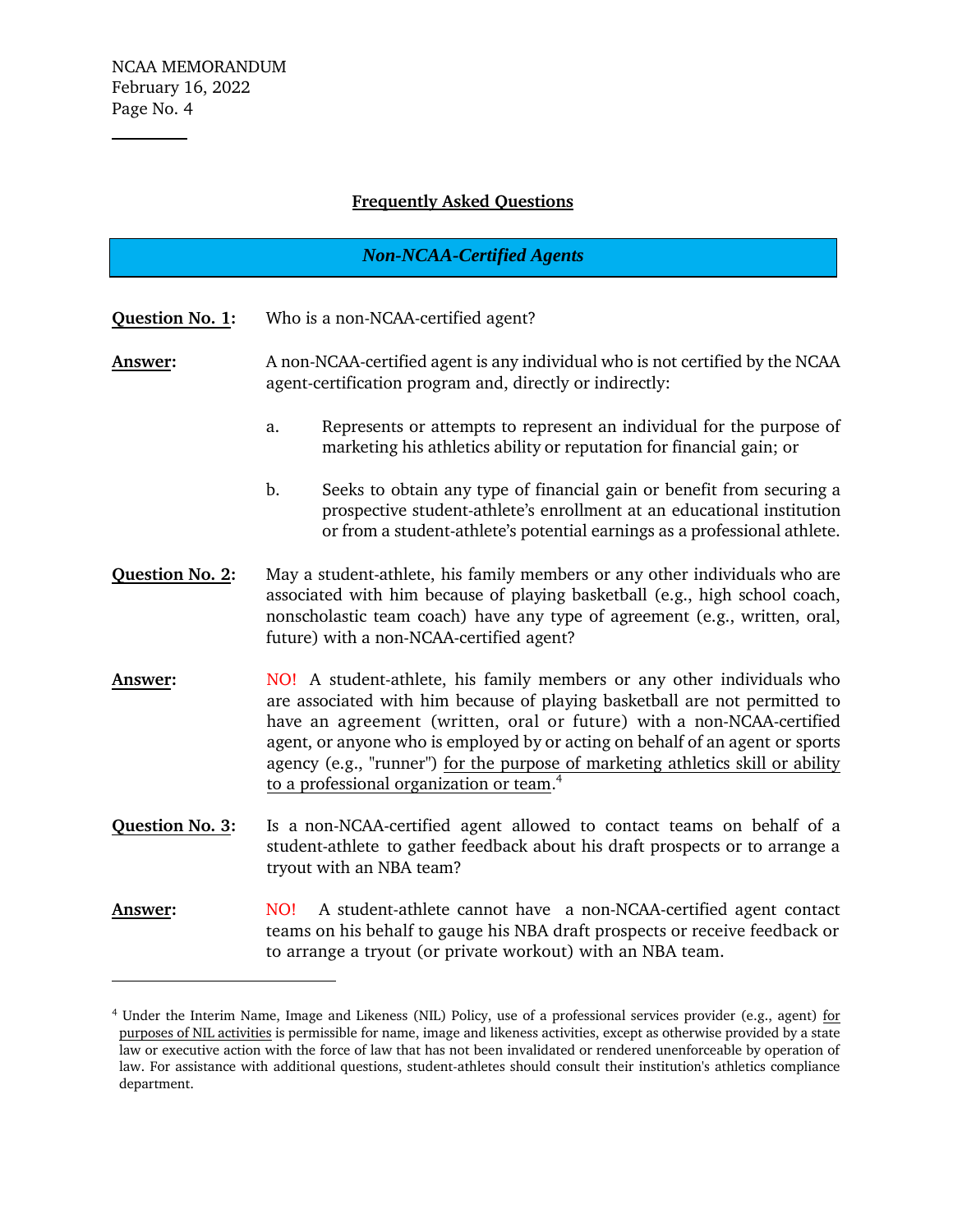**Question No. 4:** May a student-athlete, his family members or any other individuals who are associated with him because of playing basketball (e.g., high school coach, nonscholastic team coach) accept benefits from a non-NCAA-certified agent?

Answer: NO!

# *NCAA-Certified Agents*

## **NCAA-Certified Agent Definition.**

- **Question No. 1:** Who is an NCAA-certified agent?
- **Answer:** An NCAA-certified agent must maintain an active certification per policies and procedures of the NCAA agent-certification program.

An NCAA-certified agent is any individual who solicits a student-athlete to enter into an agency contract for purposes of obtaining employment with a professional sports team or organization as a professional athlete.

For a list of NCAA-certified agents, visit: [http://www.ncaa.org/enforcement/agents-and-amateurism/agent](http://www.ncaa.org/enforcement/agents-and-amateurism/agent-certification)[certification](http://www.ncaa.org/enforcement/agents-and-amateurism/agent-certification)

#### **Agent Agreement for Representation.**

**Question No. 2:** May a student-athlete enter into an agreement with an NCAA-certified agent?

**Answer:** YES! Following his team's 2021-22 basketball season and once he has requested an evaluation from the NBA Undergraduate Advisory Committee, a student-athlete may enter into an agreement with an NCAA-certified agent. A student-athlete may not be represented by an NCAA-certified agent until he has signed a written agreement with the agent.

> If a student-athlete does not sign a contract with a professional team, the agreement between the student-athlete and agent (including permissible expenses) must be terminated before the student-athlete enrolls full time in the ensuing regular academic term.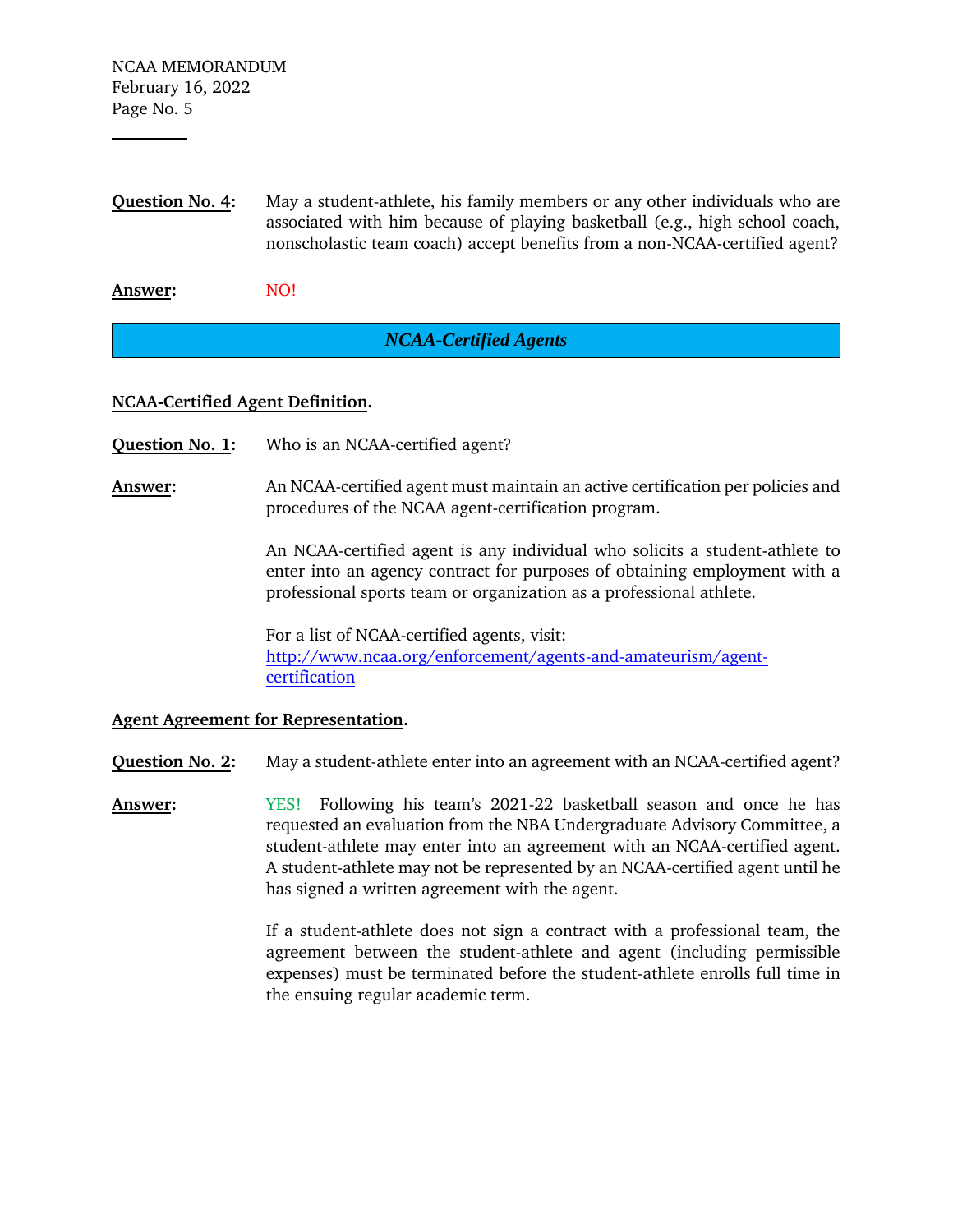NCAA MEMORANDUM February 16, 2022 Page No. 6

#### **Question No. 3:** What services may an NCAA-certified agent provide to a student-athlete?

**Answer:** Once a student-athlete signs an agreement with an NCAA-certified agent, the agent may provide representation services to the student-athlete for purposes of obtaining employment with a professional sports team or organization as a professional athlete. Such services may include contacting professional teams on behalf of the student-athlete and setting up tryouts with professional teams. Further, pursuant to the Interim Name, Image and Likeness (NIL) Policy, an NCAA-certified agent may provide representation to a studentathlete for purposes of NIL activities, except as otherwise provided by a state law or executive action with the force of law that has not been invalidated or rendered unenforceable by operation of law.

## **Expenses During the Agent Selection Process.**

- **Question No. 4:** May an NCAA-certified agent provide expenses to a student-athlete or his family members prior to an agency contract being signed?
- **Answer:** YES! NCAA rules allow an NCAA-certified agent to provide a student-athlete and his family members with limited expenses that relate to selecting an agent (i.e., prior to signing a contract with an agent). Such expenses are limited to meals and transportation to meet with an agent in the student-athlete's locale. Therefore, during the agent selection process, an agent must travel to the student-athlete's locale (e.g., student-athlete's school locale or home locale) to provide a permissible meal or transportation.
- **Question No. 5:** Who is considered a family member of a student-athlete?
- **Answer:** As defined in NCAA Bylaw 12.02.4, a family member is an individual with any of the following relationships to a student-athlete: spouse, parent or legal guardian, child, sibling, grandparent, domestic partner or any individual whose close association with the enrolled student-athlete is the practical equivalent of a family relationship. While not subject to the agent certification process, family members remain subject to all applicable NCAA legislation and will jeopardize the student-athlete's eligibility if found to have solicited financial or other material benefits as a result of their relationship with the student-athlete.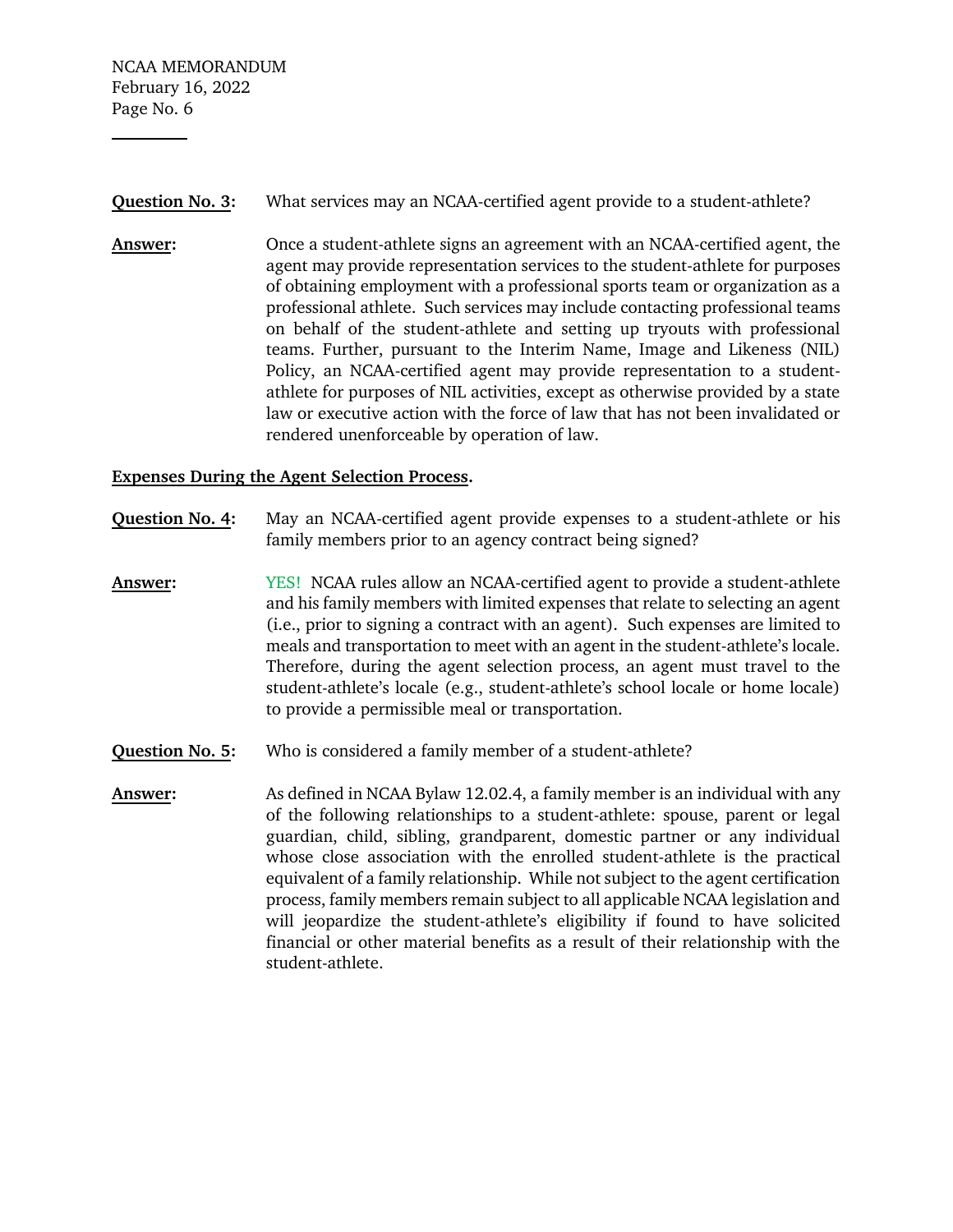#### **Expenses Associated with Agent Representation.**

- **Question No. 6:** May an NCAA-certified agent provide expenses to a student-athlete and his family members once an agency agreement is signed?
- **Answer:** YES! Once a student-athlete signs an agreement with an NCAA-certified agent, the agent may provide transportation, lodging and meals to the student-athlete and his family members related to meeting with the agent or professional teams. In addition, for the 2022 NBA pre-draft process, NCAAcertified agents may provide training expenses to the student-athlete. (See \*Special Note below for additional details.) The student-athlete may not miss class, including during the summer, for such meetings or in conjunction with training expenses.
- **Question No. 7:** Does this legislation allow an NCAA-certified agent to cover expenses for a student-athlete to use the services of other professionals?
- **Answer:** NO! Permissible expenses are limited to meals, lodging and transportation related to meeting with the agent or professional teams, and for the 2022 NBA pre-draft process, training expenses. (See \*Special Note below for additional details.)
- **Question No. 8:** If other professional services are available through the NCAA-certified agent, may the student-athlete access those services?
- **Answer:** YES! He may use services available through the agent provided he pays the going rate for such services.
- **Question No. 9:** Is the student-athlete required to compensate the NCAA-certified agent for representation services?
- **Answer:** NO! A student-athlete is only required to compensate the agent for representation services if the agent charges other clients for the same services (e.g., flat rate fee for consultation).
- **Question No. 10:** If a student-athlete withdraws from the NBA Draft in a timely fashion under NCAA rules and returns to school, is he required to pay back permissible expenses received from the NCAA-certified agent?

Answer: NO!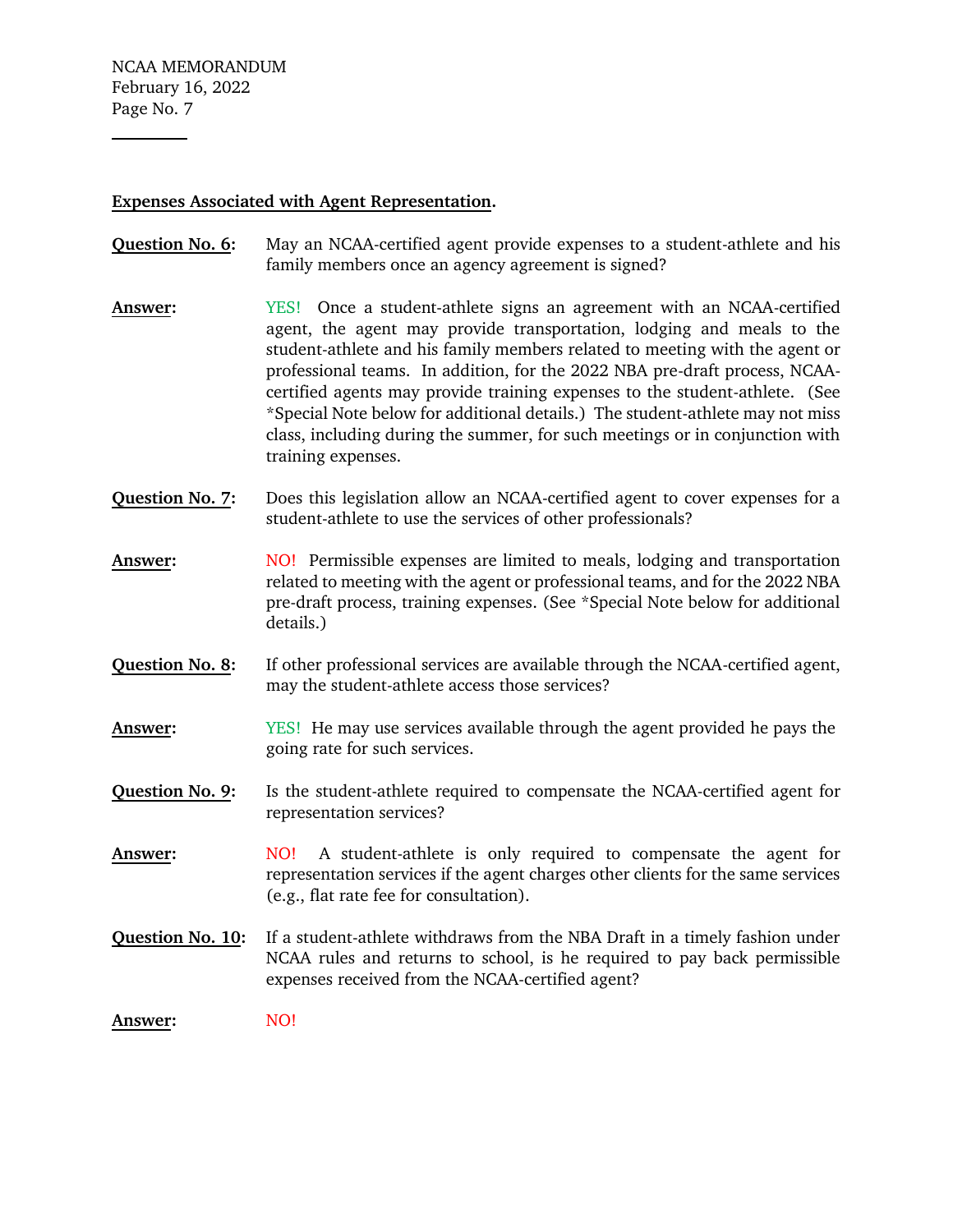*\*Special note for 2022: A waiver of NCAA Division I rules was approved to permit NCAA-certified agents to provide Division I men's basketball student-athletes with transportation, meals and lodging related to training expenses (e.g., cost of trainers, facility usage fees, nutrition) in preparation of the 2022 NBA Draft, provided: (1) The NCAA Division I men's basketball student-athlete has signed a 2022 Standard Player Agent Contract (SPAC) with the NCAA-certified agent; (2) Such expenses may only be provided from the conclusion of the student-athlete's playing season until the student-athlete withdraws from the draft, or not later than 10 days after the conclusion of the NBA Draft combine, whichever is earlier; and (3) The student-athlete may not miss class in conjunction with such training activities. It is the agent's responsibility to be in compliance with the federal and state laws surrounding benefits to student-athletes prior to a contract being signed.* 

## *NBA Draft*

**Question No. 1:** Is a student-athlete allowed to enter the NBA Draft prior to exhausting NCAA eligibility<sup>5</sup> (i.e., NBA early entry candidate) and subsequently return to school?

**Answer:** YES! A student-athlete may enter a professional basketball league's draft without jeopardizing his collegiate eligibility, provided:

- a. He requests an evaluation from the NBA's Undergraduate Advisory Committee before entering the draft*;*
- b. He withdraws his name from the NBA Draft not later than 10 days after the conclusion of the NBA Draft Combine;
- c. He declares his intention to resume intercollegiate participation not later than 10 days after the conclusion of the NBA Draft Combine. This declaration must be in writing to his director of athletics; and
- d. He is not drafted by any team.<sup>6</sup>

**<sup>5</sup> All Division I student-athletes who qualify for the additional year of NCAA eligibility per the 2021 COVID-19 related action taken by the Division I Council are considered to have "eligibility remaining."**

<sup>6</sup> Under NBA rules, an NBA team may not draft a player who withdraws his name from the NBA Draft in a timely fashion, provided such player has not previously withdrawn from the NBA Draft more than twice. If a player enters the NBA Draft for a third time as an Early Entry player, he is not permitted under NBA rules to withdraw from the Draft. Further, if he remains in the Draft and is not drafted by any team, he will be considered a free agent (eligible to sign with any NBA team at any time) under NBA rules and will not be allowed to enter another NBA Draft in the future.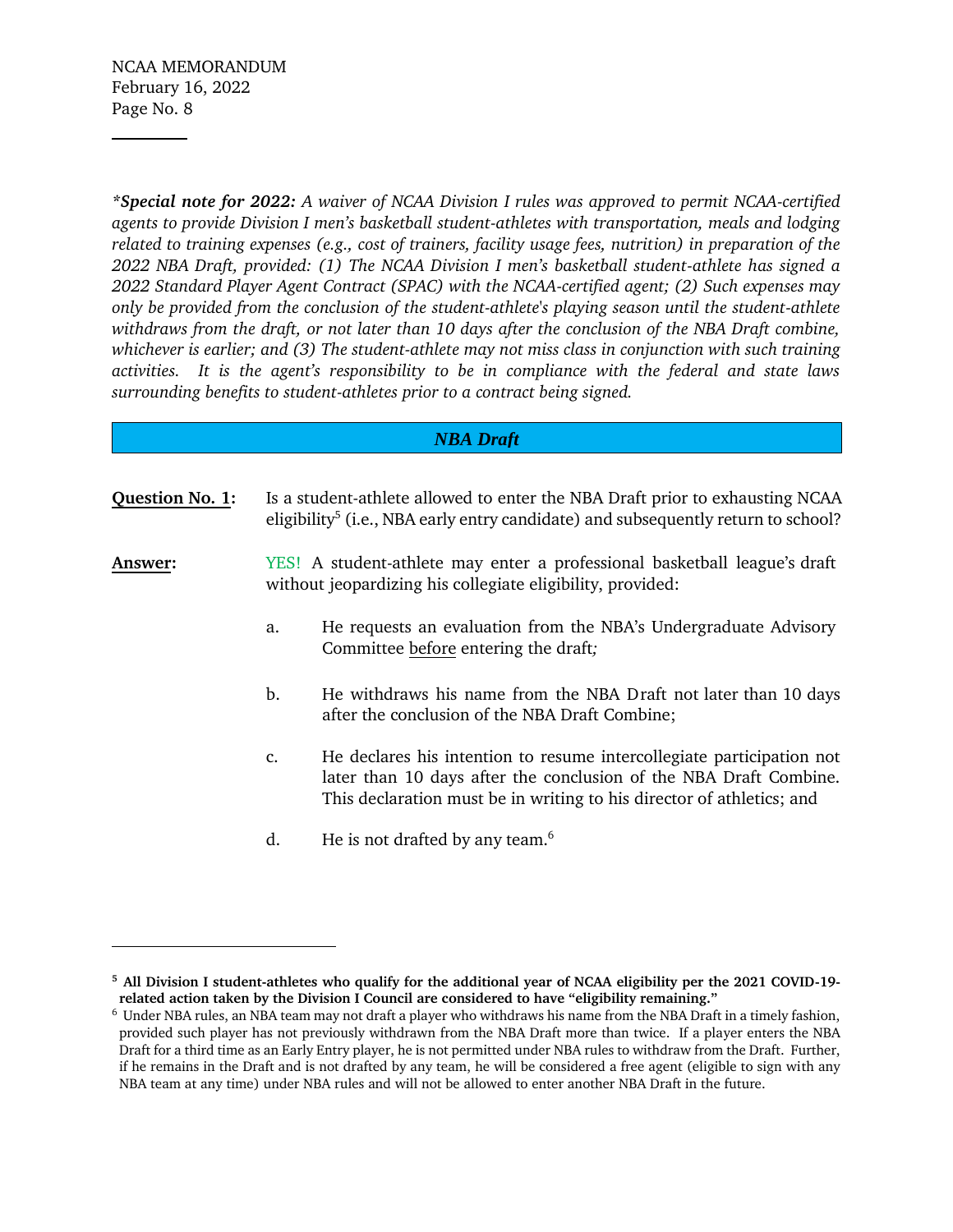NCAA MEMORANDUM February 16, 2022 Page No. 9

- **Question No. 2:** May a student-athlete participate in the NBA Draft Combine and/or G League Elite Camp?
- **Answer:** YES! If invited, a student-athlete may participate in the NBA Draft Combine and/or G League Elite Camp.
- **Question No. 3:** Can the NBA pay for actual and necessary travel and room and board expenses associated with participating in the NBA Draft Combine and/or G League Elite Camp*?*
- **Answer:** YES! A student-athlete may accept actual and necessary travel and room and board expenses from the NBA to attend the NBA Draft Combine and/or G League Elite Camp.

## *Workouts/Tryouts*

- **Question No. 1:** Can a student-athlete work out with his college coach in preparation for the NBA Draft Combine and/or G League Elite Camp?
- **Answer:** YES! A student-athlete may work out with his college coach in preparation for the NBA Draft Combine or G League Elite Camp provided he has received either an NBA Draft Combine invitation, a conditional Combine invitation or G League Elite Camp invitation. Such workouts are limited to a maximum of four hours per day and 20 hours per week and may only occur from the date of receipt of the invitation until the date on which the student-athlete withdraws from the draft or 10 days after the conclusion of the Combine, whichever is earlier. This rule applies even if such workouts occur during the institution's final examination period in which countable athletically related activities outside the playing season are typically prohibited.

Note: The NBA will send a questionnaire to selected players who do not receive an invitation that asks whether they would participate in the G League Elite Camp, if invited. This questionnaire is not considered an invitation.

- **Question No. 2:** Can a student-athlete's college coach assist with the logistical issues associated with on-campus or off-campus workouts/tryouts (e.g., arranging and scheduling of a professional team tryout)?
- **Answer:** YES! It is permissible for a student-athlete's institutional head coach to assist in the logistical arrangements for a student-athlete to engage in a professional tryout that occurs on or off campus and for the coach to attend the tryout; however, it is not permissible for a coach to direct or supervise such tryout.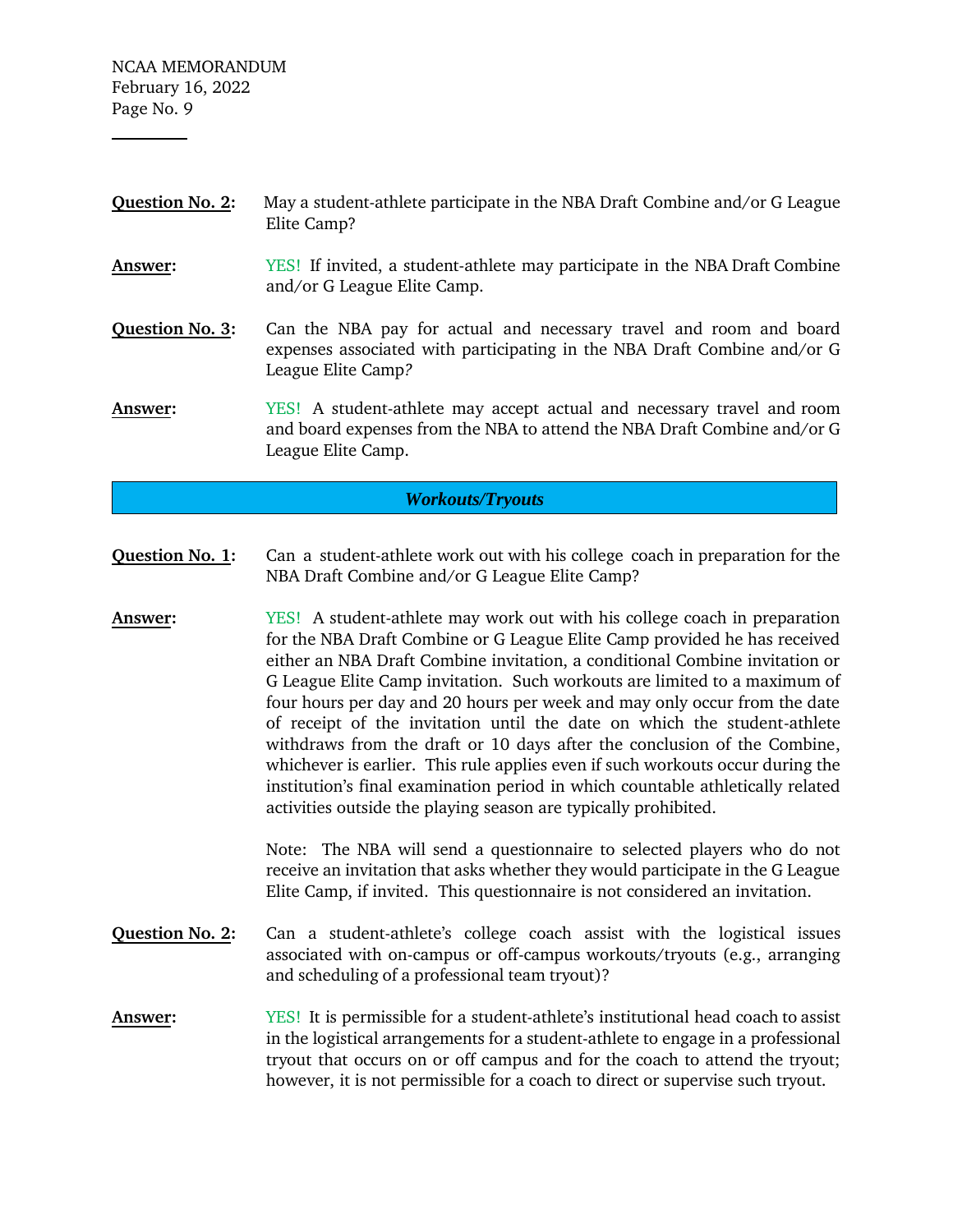NCAA MEMORANDUM February 16, 2022 Page No. 10

- **Question No. 3:** Can a professional team pay for a student-athlete's private tryout with the team?
- **Answer:** YES! In addition to being able to participate in the NBA Draft Combine and/or G League Elite Camp, a student-athlete may also participate in a tryout with a professional team, provided he does not miss class. The student-athlete may receive actual and necessary expenses from the NBA team in conjunction with one 48-hour tryout per team per year. The 48-hour tryout period begins when he arrives at the tryout location. At the completion of the 48-hour period, the student-athlete must depart the location of the tryout immediately in order to receive return transportation expenses. A professional team may not pay for a student-athlete's training in preparation for his tryout with the team.
- **Question No. 4:** Can an NCAA-certified agent pay for a student-athlete's tryout with a professional team?
- **Answer:** YES! Once a student-athlete signs an agreement with an NCAA-certified agent, the agent may provide him (and his family members) with transportation, lodging and meals related to tryouts with professional teams, provided the student-athlete does not miss class.
- **Question No. 5:** Can any other individual pay for a student-athlete's tryout with a professional team?
- **Answer:** NO! Unless a professional team or NCAA-certified agent pays for the expenses in conjunction with a tryout, a student-athlete and his family are responsible for paying all expenses associated with any tryouts.
- **Question No. 6:** Can any individual pay for training in preparation for a student-athlete's tryout with a professional team?
- **Answer:** NO! Generally, a student-athlete and his family are responsible for paying all expenses associated with any training in preparation for a tryout with a professional team. However, for the 2022 NBA pre-draft process, if the student-athlete has signed with an NCAA-certified agent, such agent may pay for training expenses. (See \*Special Note above for additional details.)
- **Question No. 7:** Can a student-athlete pay for his own tryouts with professional teams?
- **Answer:** YES! A tryout may extend beyond the 48-hour expense-paid tryout if the individual self-finances additional expenses, including return transportation.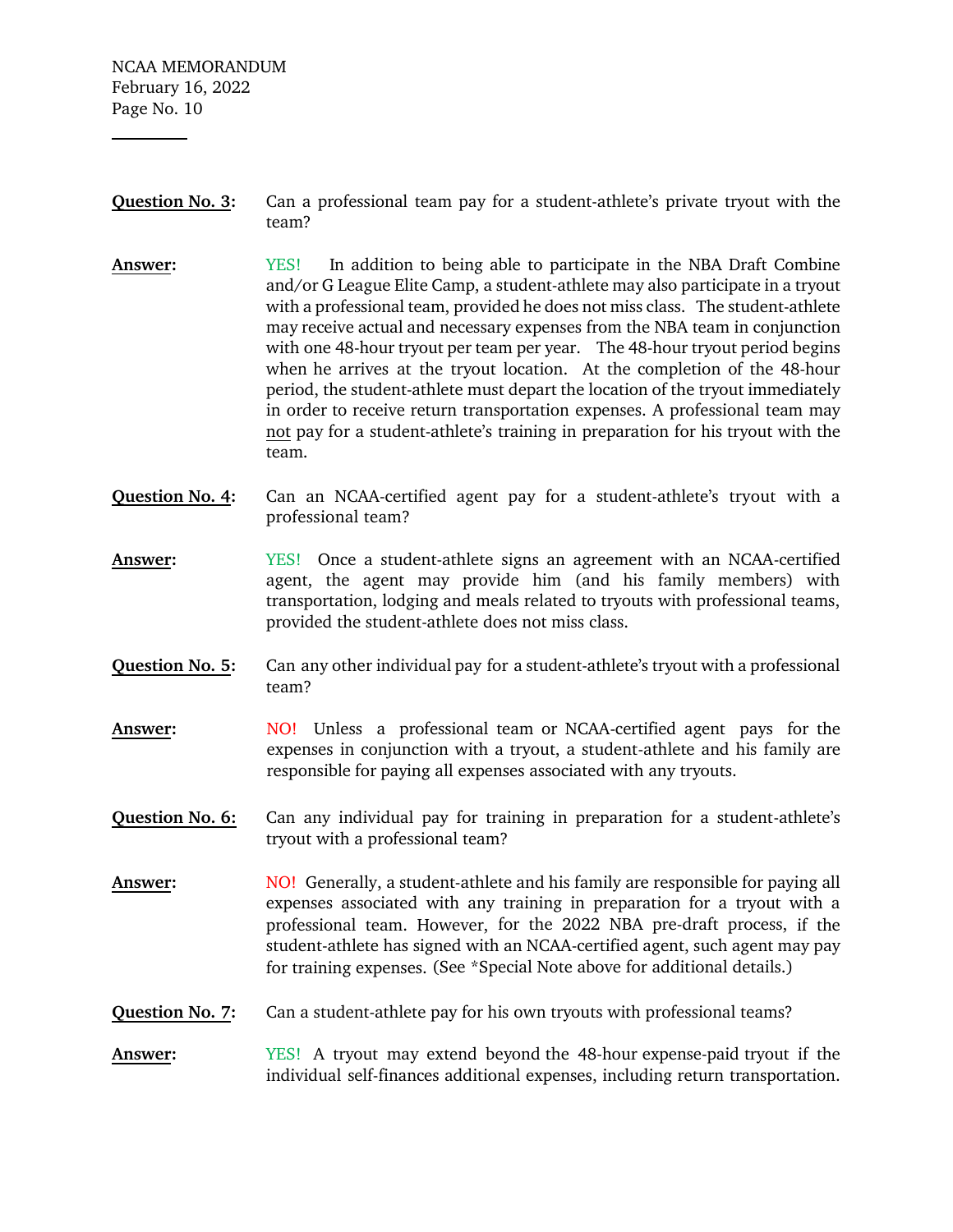A self-financed tryout may be for any length of time, provided the studentathlete does not miss class.

# *Securing a Loan*

**Question:** May any agent or booster play a role in securing a loan?

**Answer:** NO! A student-athlete may not allow a third party (including an NCAAcertified agent or boosters) to be involved in any arrangement for securing a loan, including a personal loan to pay for disability or loss of value insurance.

## **Helpful Tips.**

- 1. A student-athlete should keep his head coach and compliance coordinator informed of all activities during this process.
- 2. A student-athlete should coordinate all activities himself in conjunction with his head coach or athletics department staff at his institution, or his NCAA-certified agent. He may receive the assistance of his family members, provided they are not working with a non-NCAAcertified agent who is marketing the student-athlete's athletics ability (e.g., contacting professional teams, setting up tryouts with professional teams).
- 3. A student-athlete should remain enrolled in school and complete academic courses while "testing the waters."
- 4. An institution may cancel a student-athlete's athletics scholarship if he has an agreement with a non-NCAA-certified agent or otherwise jeopardizes his eligibility during this process.

## **Who to Contact With Questions About NCAA Rules.**

NCAA Division I institutions with interpretive questions regarding the NBA Draft, NBA Draft Combine, G League Elite Camp, agents and tryouts:

- 1. Individuals not affiliated with a Division I institution, please contact the compliance staff at the school the student-athlete attends.
- 2. For Division I institutions, please submit an interpretation request in Requests/Self-Reports Online (RSRO).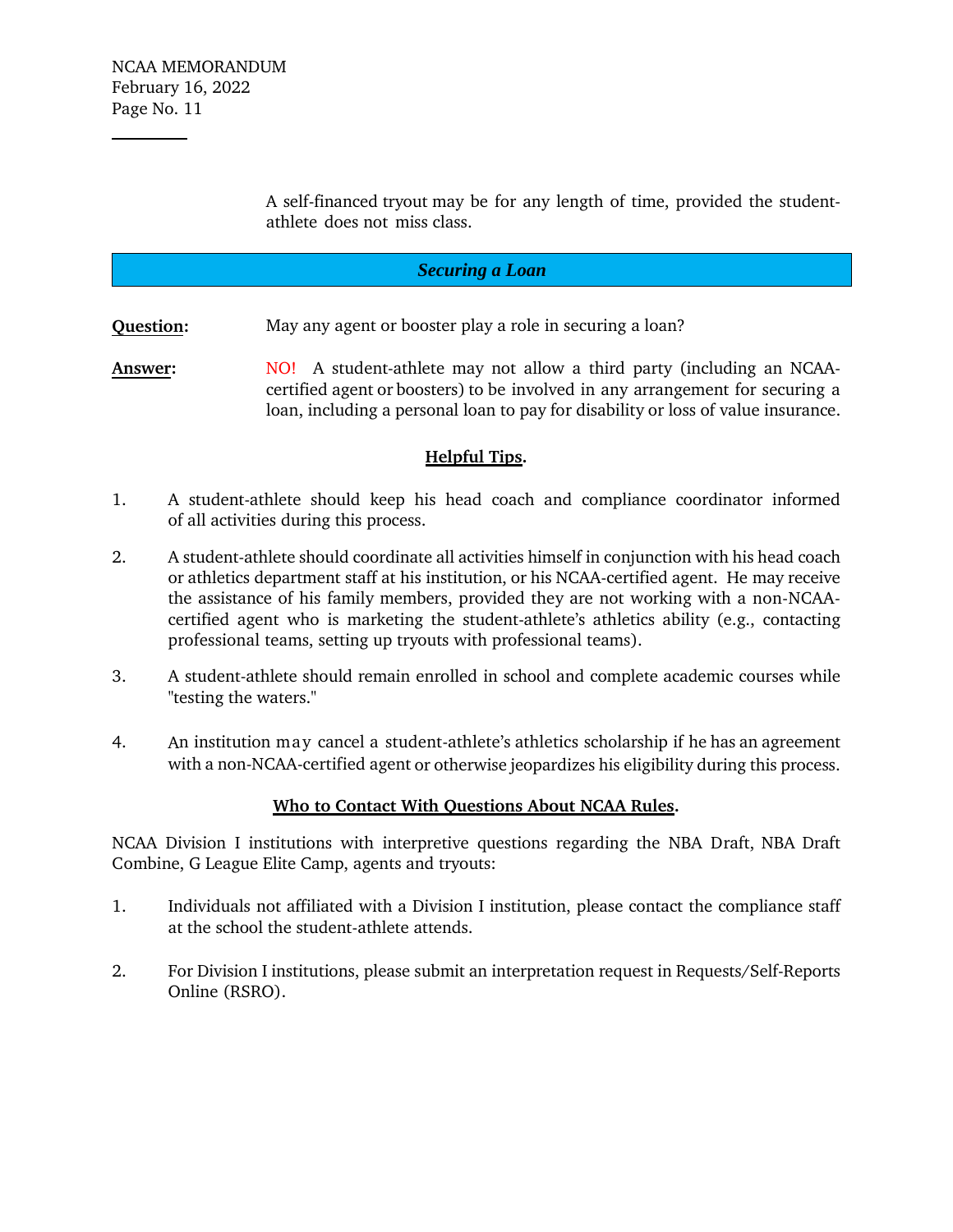## **Additional Information Related to NBA Rules and Processes.**

## **1. Request for evaluation from NBA Undergraduate Advisory Committee.**

Any college underclassman who seeks information from the Undergraduate Advisory Committee must apply in writing for an evaluation after the conclusion of his team's college season (including all tournament games) but not later than April 14, 2022 (i.e., 10 days prior to the NBA's early entry deadline).

To request feedback from the Undergraduate Advisory Committee, a student-athlete must email a signed and completed Undergraduate Advisory Committee Application Form to the NBA League Office via email at: [UAC@nba.com](mailto:UAC@nba.com)

The feedback from the Undergraduate Advisory Committee will be provided in writing and it will be delivered to the student-athlete and his head college coach via email. Feedback will be based on the professional judgement of the Undergraduate Advisory Committee and project which of the following categories most accurately represents the studentathlete's status if he would enter the 2022 NBA Draft.

- a. Drafted in the Lottery (i.e., pick Nos. 1-14);
- b. Drafted in the First Round but outside the Lottery (i.e., pick Nos. 15-30);
- c. Drafted in the first half of the Second Round (i.e., pick Nos. 31-45)
- d. Drafted in the second half of the Second Round (i.e., pick Nos. 46-60); or
- e. Not drafted.

In certain cases, NBA Basketball Operations personnel will engage in telephone conversations with a player and his head college coach (and other individuals whom the player may designate) to help educate the student-athlete on the feedback he received.

#### Keep in mind:

- a. The NBA Undergraduate Advisory Committee is composed of NBA team executives who will provide a confidential projection of a potential draftee's likely draft position.
- b. The NBA will provide the initial round of written feedback to UAC applicants beginning in early April. The NBA will continue to provide feedback on a rolling basis until all UAC feedback have received their initial round of written feedback.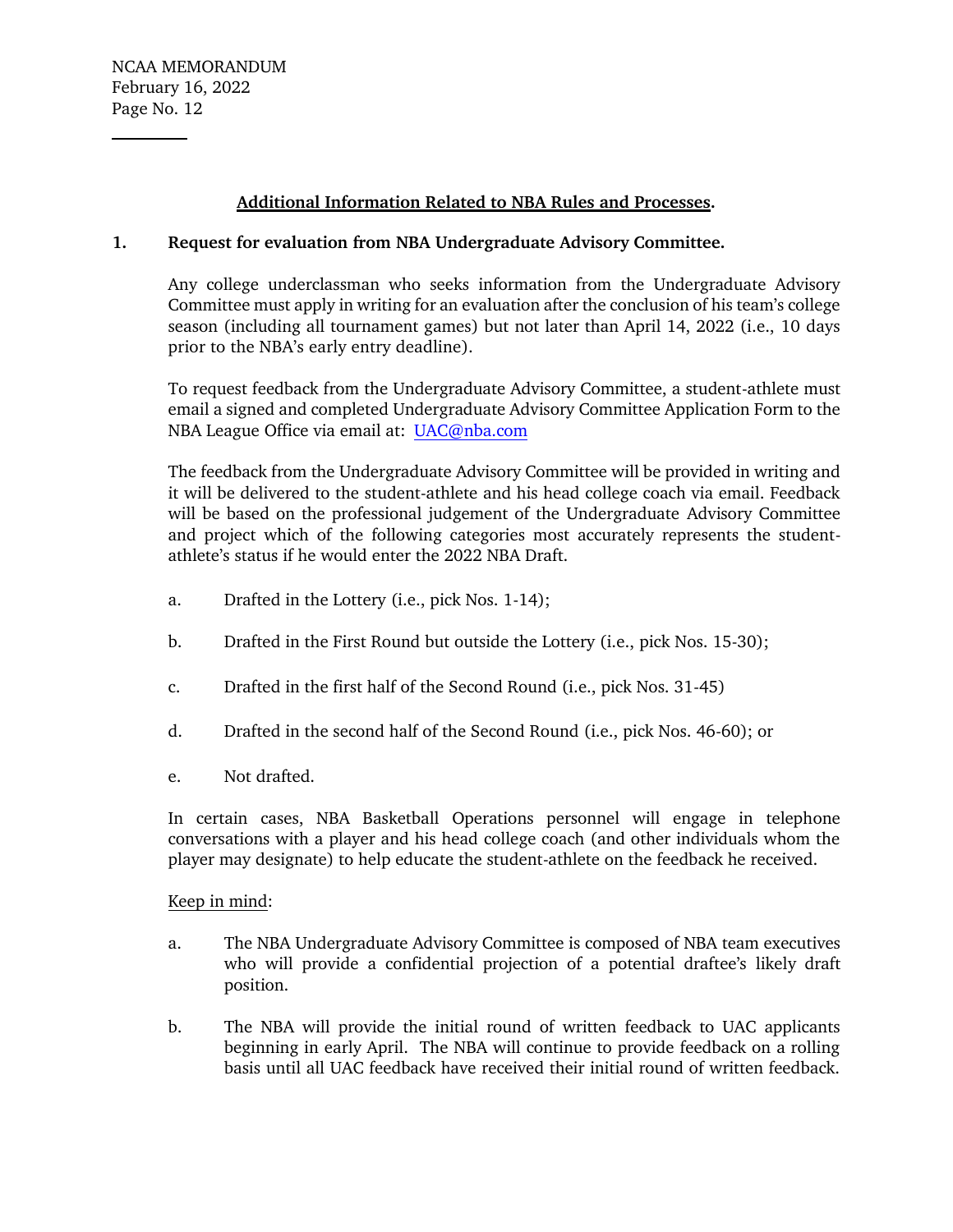All UAC applicants will receive written feedback in advance of the NBA's early entry deadline on Sunday, April 24, 2022, at 11:59 p.m. (ET).

- UAC applicants will not receive any feedback until early April regardless of when they submit their UAC application.
- For an application submitted on or after Monday, March 28, 2022, the student-athlete and his college head coach typically will receive feedback within seven to ten days.
- c. If a student-athlete remains in the NBA Draft through the conclusion of the Draft Combine, he will receive updated written feedback from the Undergraduate Advisory Committee prior to the NCAA's deadline to withdraw from the Draft.
- d. **IMPORTANT:** Requesting an evaluation does not automatically enter a studentathlete in the NBA Draft, nor do NBA rules require a student-athlete to apply for feedback to enter the draft. **To declare for the NBA Draft, a student-athlete must file separate paperwork with the NBA.**

# NBA Undergraduate Advisory Committee Contacts:

Garth Glissman (NBA) at 917-708-1860 or gglissman@nba.com

Jason Bleznick (NBA) at 303-548-2699 or jbleznick@nba.com

## **2. Apply to the NBA Draft as an early entrant.**

A student-athlete who wishes to enter the 2022 NBA Draft must send a letter stating his desire to enter the 2022 NBA Draft via email at [DraftMailbox@nba.com.](mailto:DraftMailbox@nba.com) The letter must be received by the NBA Sunday, April 24, 2022, at 11:59 p.m. (ET). The letter also should include: the school where the student-athlete played during the 2021-22 season; his current year (for example: freshman, sophomore or junior); the last season he would be eligible to participate in NCAA men's basketball (for example: the 2023-24 season); date of birth; and contact information (including daytime phone number, home address and email address).

Please be sure that the student-athlete includes the date and signature on the letter. **If the letter is not signed by hand or by electronic signature, such as DocuSign, it will not be accepted**. If the student-athlete is not able to scan the letter, he may take a clear picture of the letter with a phone and attach it to his email.

Once the letter has been received, an application may be sent to the student-athlete,